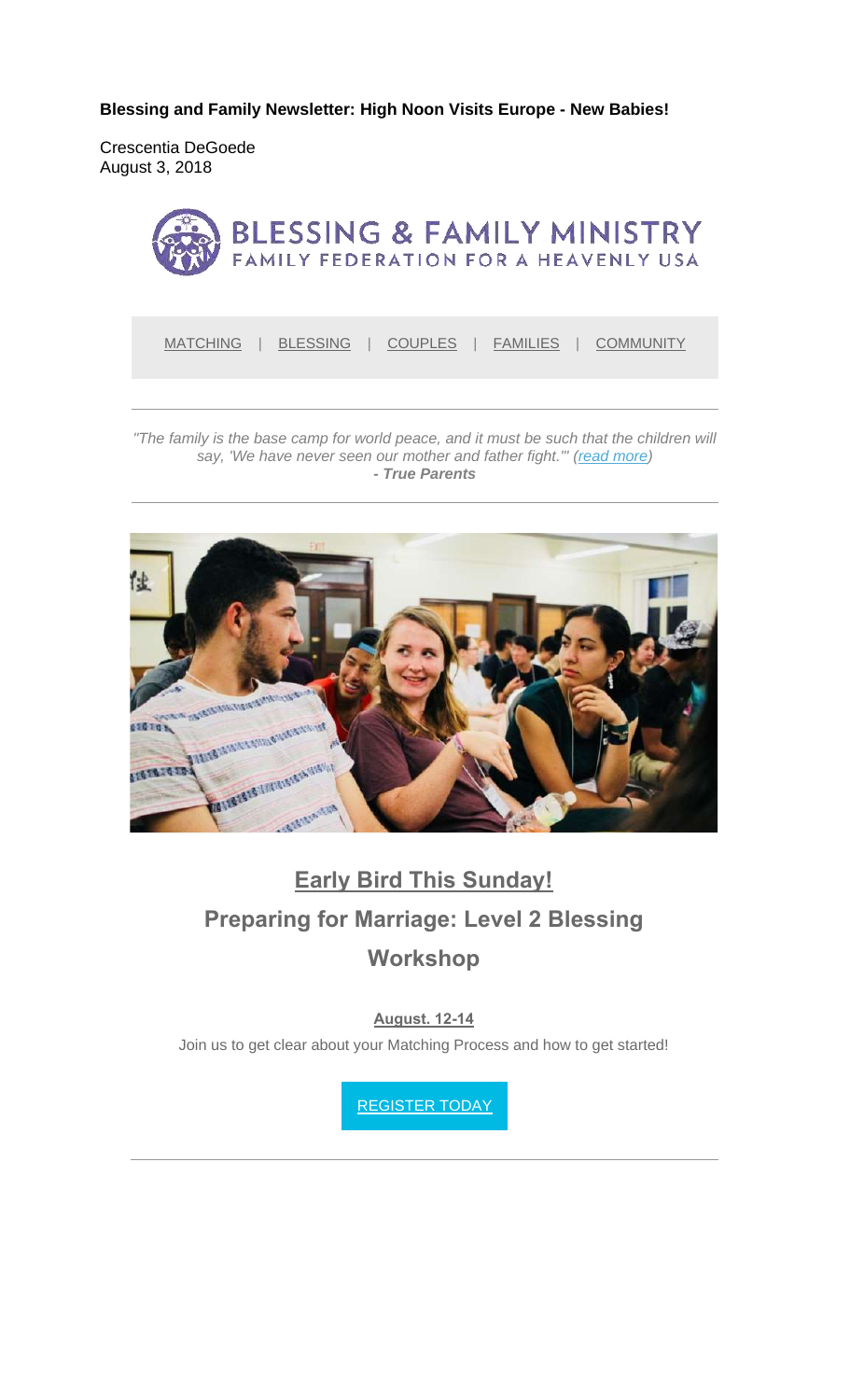

## **Article: I Love You and You've Got This**

#### **By Myrna Lapres**

In order to love our children unconditionally, we need to continue to love and heal ourselves from the wounds that life has brought us...

READ ARTICLE



### **Article: Growing Spiritually as a Couple**

Here are some simple changes we can make in our marriages that can increase our intimacy with each other and with God...

READ ARTICLE



### **Hign Noon Highlights from July**

High Noon visits England, Germany, California, and soon Korea!

READ MORE

CHEON IL GUK INCORPORATED presents: OMS The Online Matching System



#### **Video: What is OMS?**

**Online Matching System** Watch this 2-minute video to learn what you need to know about OMS!